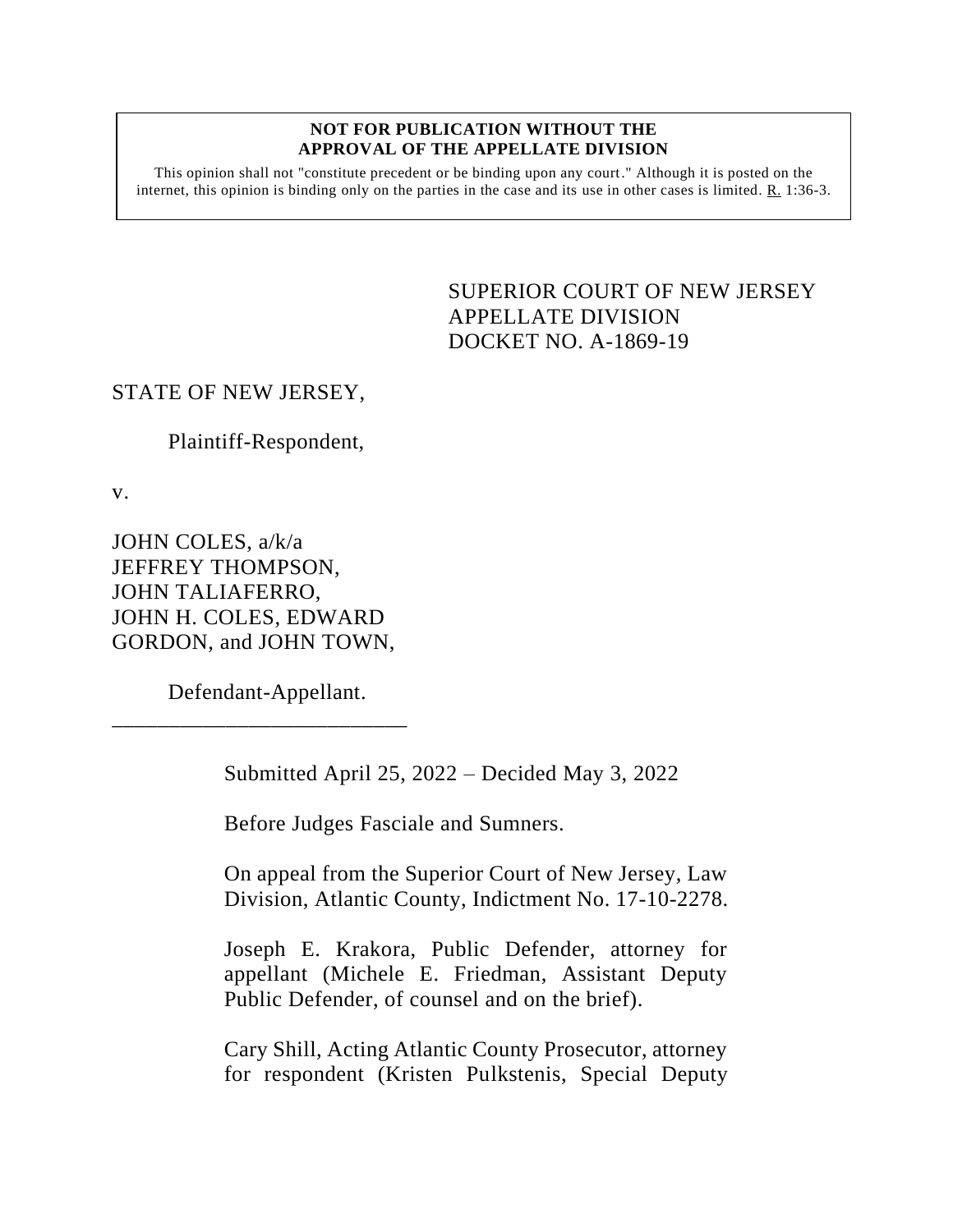Attorney General/Acting Assistant Prosecutor, of counsel and on the brief).

### PER CURIAM

After pleading guilty, defendant appeals from his conviction for seconddegree unlawful possession of a weapon, N.J.S.A. 2C:39-5(b)(1). Defendant was stopped by Atlantic City police during a controlled dangerous substances (CDS) investigation along with another individual. During the stop, the officers noticed an abnormal bulge on defendant's right side and conducted a weapons search, which uncovered defendant's possession of a handgun. Defendant focuses on the denial of his suppression motion of the handgun. After taking testimony from two officers, the judge denied defendant's motion and rendered a thorough written decision. We affirm.

We derive the facts from the motion to suppress hearing. The State produced testimony from two witnesses: Sergeant Richard Andrews and Detective Avette A. Harper. The judge accepted their testimony, finding them to be credible.

On the day of the incident, Andrews conducted surveillance in plain clothes and an unmarked vehicle. With binoculars, he noticed an individual (the individual) standing "for an extended period of time" in an area "known for drug sales, open[-]air drug sales . . . near a bus stop." For about twenty minutes,

2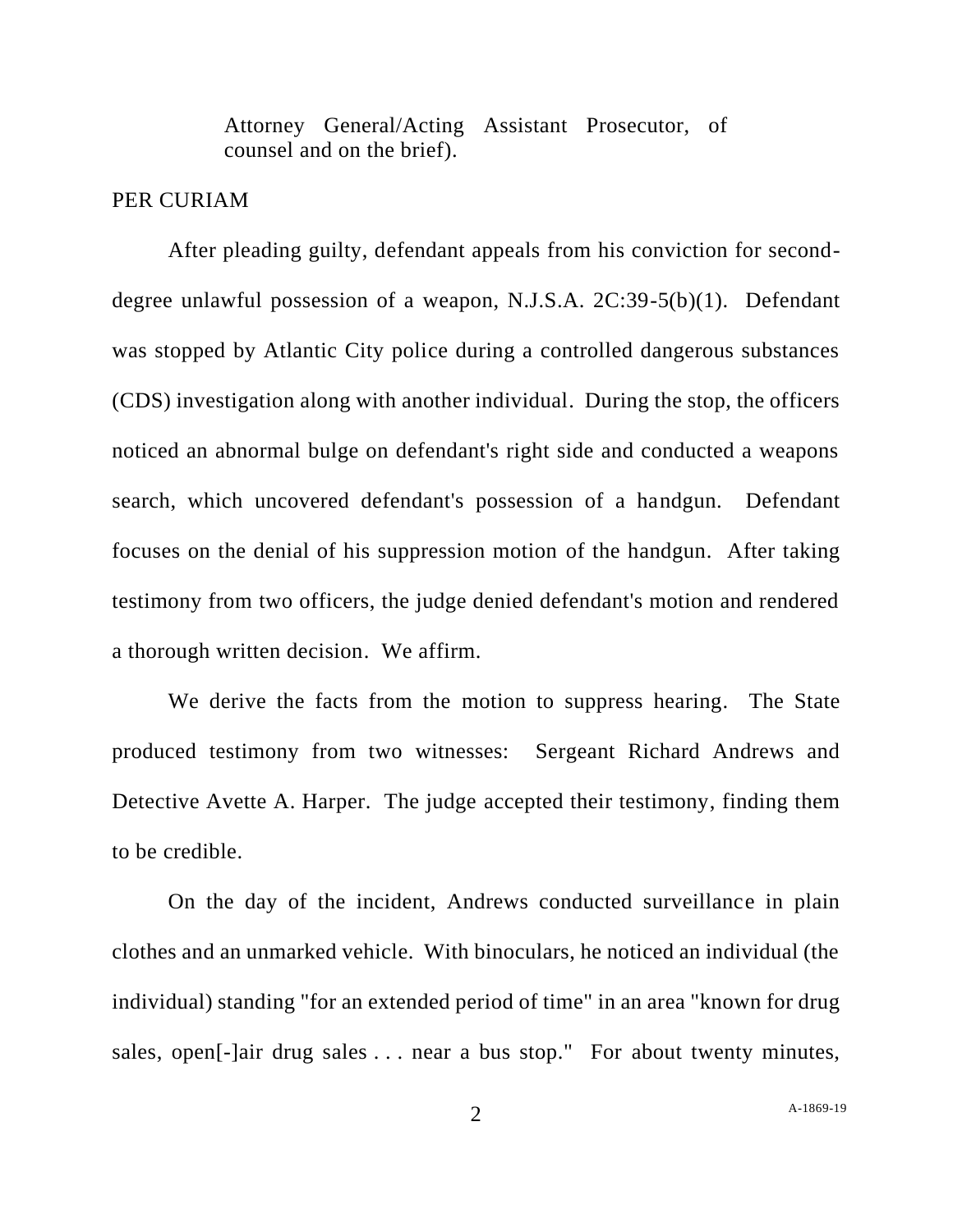Andrews observed people going to the individual "constantly," engaging in short conversations, and exchanging "objects." He saw a female (the female) ride up on a bicycle, converse with the individual, hand him paper currency, then ride away after inspecting an object from him. Andrews believed he witnessed a drug transaction. He followed the female and when he exited his vehicle with his badge displayed and stopped her, she "discarded a small white rocky[-]type substance," which turned out to be crack cocaine. Andrews arrested and charged the female with possession of drugs.

Andrews then radioed officers in the area and asked them to look for the individual who sold the drugs to the female. He described that individual as a "taller black male with a distinctive color like teal type, greenish teal shirt." Andrews went back to the area where the transaction occurred and waited for assistance.

Harper received Andrews's dispatch and spotted one male—the individual—matching the description. As he approached the individual, a second male who was wearing a similar top also approached the individual. The second male turned out to be defendant. Harper testified that at the time of the stop, he was unsure which male was the suspect as both matched the description. According to Harper, defendant continually adjusted his waistband near an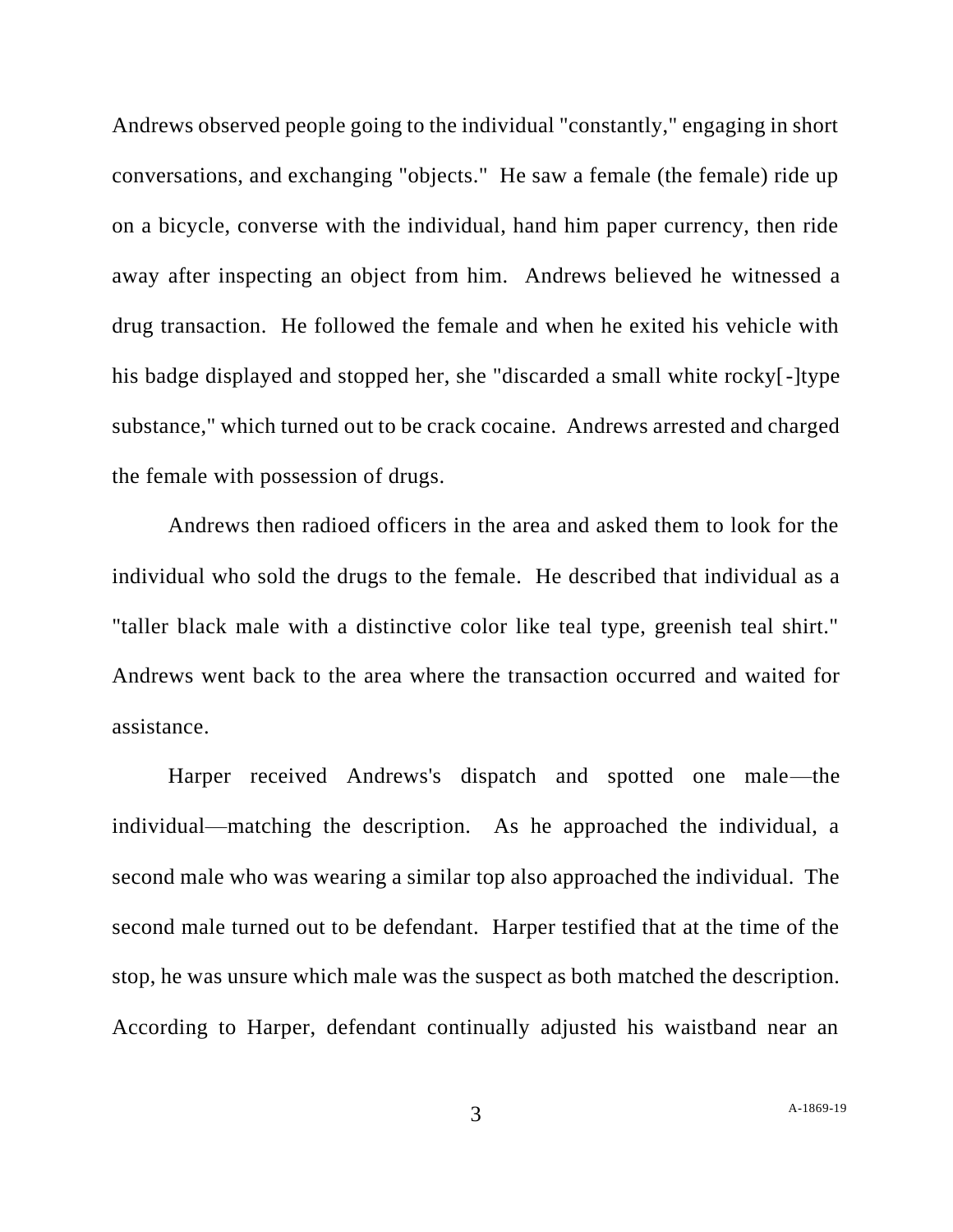abnormal bulge in defendant's shorts, and defendant failed to immediately comply with Harper's orders. Harper, based on his experience as an officer, suspected defendant had a gun, and patted down defendant and found a gun in defendant's waistband.

Andrews heard transmissions that a male had been stopped and a weapon had been recovered while on his way to meet Harper. Andrews arrived and identified the individual as the suspect from the drug sale and not defendant. Andrews testified, looking at a photograph marked as S-2, that both the individual and defendant wore "teal[-]colored shirts." On cross-examination, Andrews indicated that defendant was wearing a teal hoodie. Andrews testified that "moments" after he radioed the description, Harper advised that he had stopped someone in the area fitting the description of the suspect.

Harper testified at the motion to suppress hearing that he was advised that a "tall black male wearing a turquoise blue shirt was the suspected seller" of the cocaine. Harper explained that, to him, blue, teal, and turquoise are a "light blue color" and are the same. Harper also explained that he knows the difference between a shirt and a hoodie but in his experience as an officer, whether an officer, witness, or victim describes a "shirt," it is "very frequently confused whether it's a hood [ie] or a shirt." The motion judge found the officers credible,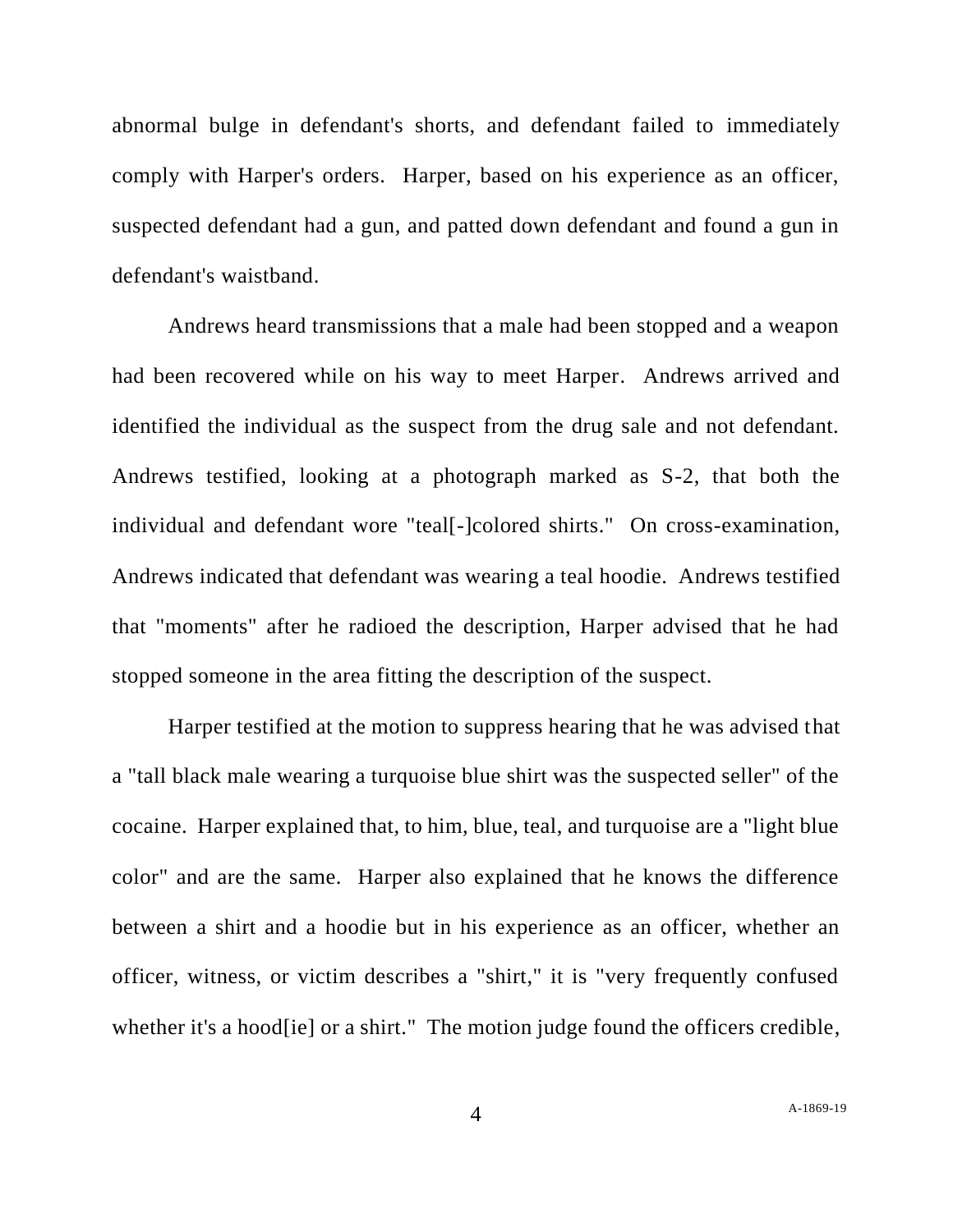and that Harper had proper grounds to stop defendant because the individual and defendant "were both wearing the same colored shirt and were standing next to each other" when Harper stopped the individual.

After defendant's suppression motion was denied, defendant pled guilty to the weapons charge. On appeal, defendant argues:

## POINT I

# BOTH THE TERRY<sup>1</sup> STOP AND TERRY FRISK WERE UNCONSTITUTIONAL, REQUIRING SUPPRESSION OF THE EVIDENCE.

A. The Officer Lacked Reasonable Suspicion To Stop [Defendant] Based Exclusively On A Vague, Race-Based Description, Which [Defendant] Did Not Match.

B. The Officer Lacked Reasonable Suspicion To Believe That [Defendant] Was Armed And Dangerous. In Addition, The State Failed To Demonstrate That Detective Harper Did Not Squeeze Or Manipulate The Item Before Determining It Was Contraband.<sup>2</sup>

We have considered defendant's contentions, including those outlined in defense

counsel's Rule 2:6-11(d) letter, and conclude that the descriptors were

<sup>&</sup>lt;sup>1</sup> Terry v. Ohio, 392 U.S. 1, 20 (1968).

<sup>&</sup>lt;sup>2</sup> We have altered the capitalization of defendant's Subpoints A and B to comport with our style conventions but have omitted those alterations for readability.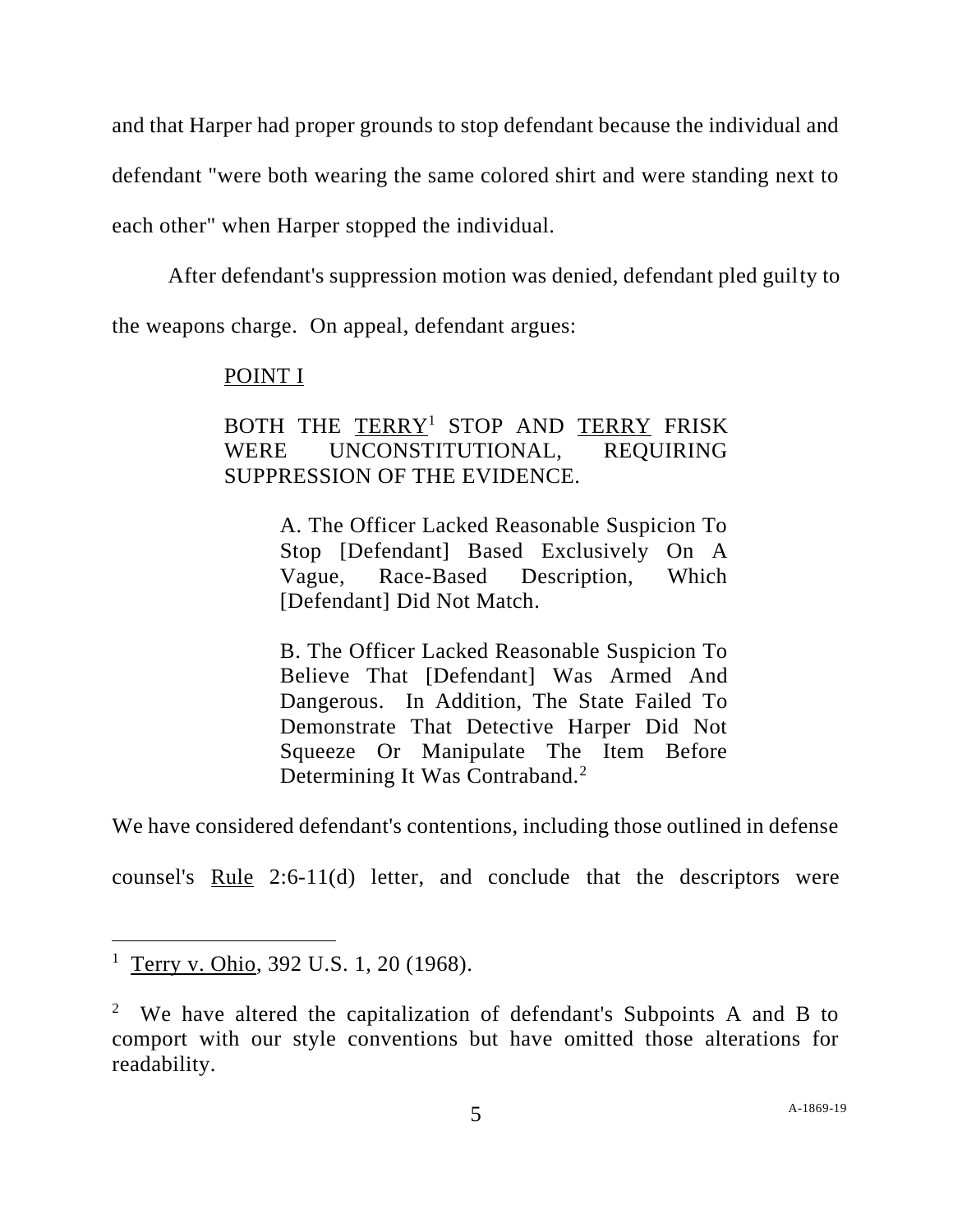sufficiently specific to provide a reasonable suspicion to stop defendant, defendant's conduct at the stop supported the pat down, and Harper seized the gun under the plain feel doctrine.

Our review of a judge's order denying a motion to suppress evidence is limited. State v. Handy, 206 N.J. 39, 44 (2011). We defer to a motion judge's factual findings "so long as [they] are supported by sufficient evidence in the record." State v. Vincenty, 237 N.J. 122, 131-32 (2019) (quoting State v. Hubbard, 222 N.J. 249, 262 (2015)). We do so even if an opportunity for independent review could lead to a different conclusion. State v. Johnson, 42 N.J. 146, 162 (1964). Whether established facts warrant the grant or denial of a suppression motion is a legal question subject to de novo review, Handy, 206 N.J. at 45, and, "[w]hen a question of law is at stake," our review is plenary, State v. Mann, 203 N.J. 328, 337 (2010).

Both the federal and state constitutions protect citizens against unreasonable searches and seizures. See U.S. Const. amend. IV; N.J. Const. art. I, ¶ 7; see also State v. Terry, 232 N.J. 218, 231 (2018). "The test of reasonableness cannot be fixed by per se rules; each case must be decided on its own facts." Terry, 232 N.J. at 231 (quoting South Dakota v. Opperman, 428 U.S. 364, 373 (1976)).

6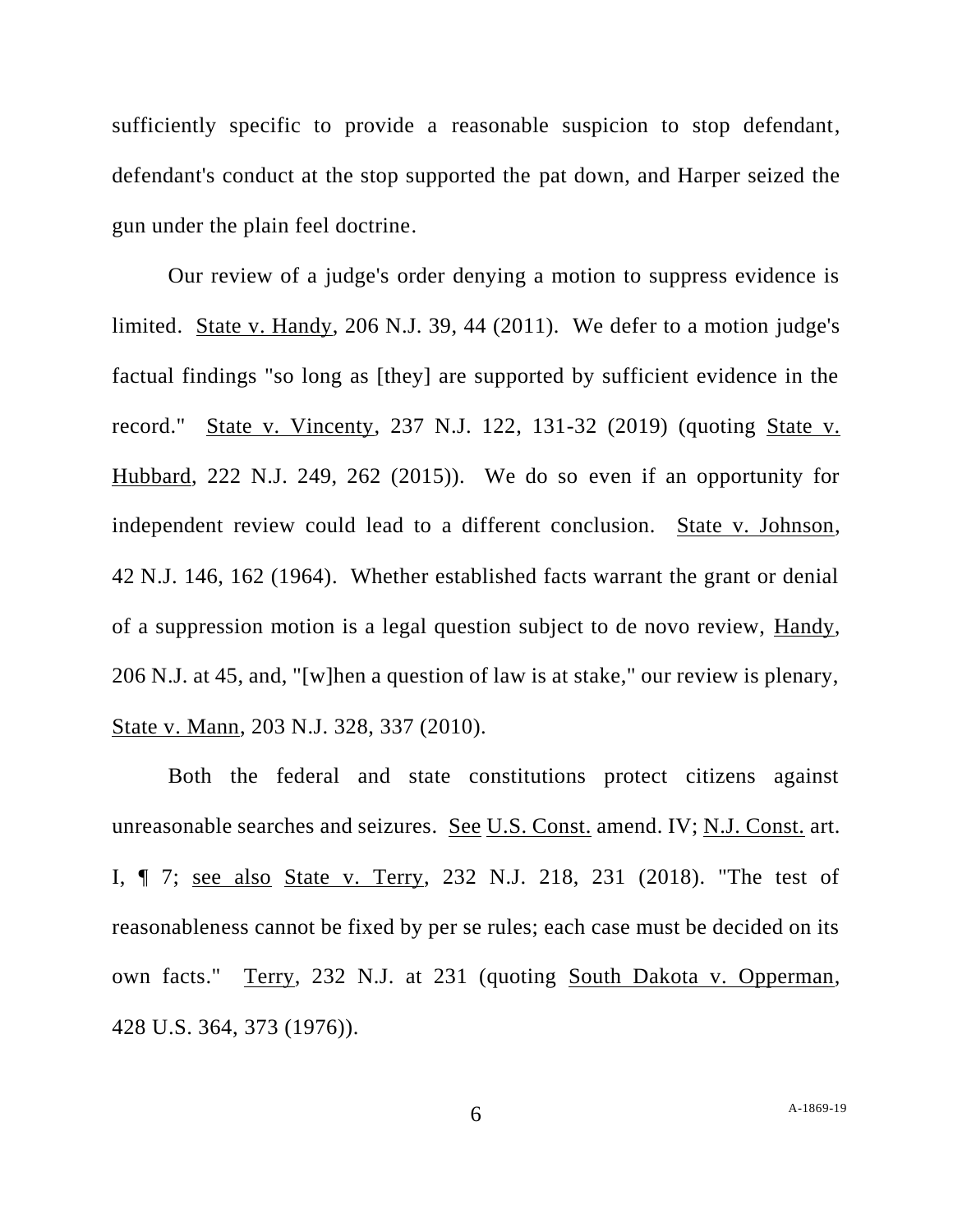An investigatory stop or detention, sometimes referred to as a Terry stop, involves a temporary seizure that restricts a person's movement. State v. Chisum, 236 N.J. 530, 545 (2019). A Terry stop implicates a constitutional requirement that there be "'specific and articulable facts which, taken together with rational inferences from those facts,' give rise to a reasonable suspicion of criminal activity." State v. Elders, 192 N.J. 224, 247 (2007) (quoting State v. Rodriguez, 172 N.J. 117, 126 (2002)). Our Supreme Court recently reiterated that "[d]etermining whether reasonable and articulable suspicion exists for an investigatory stop is a highly fact-intensive inquiry that demands evaluation of 'the totality of circumstances surrounding the police-citizen encounter, balancing the State's interest in effective law enforcement against the individual's right to be protected from unwarranted and/or overbearing police intrusions.'" State v. Nyema, 249 N.J. 509, 528 (2022) (quoting State v. Privott, 203 N.J. 16, 25-26 (2010)).

In this case, whether reasonable suspicion exists begins with the description Harper received. See ibid. (stating "[i]n many cases, the reasonable suspicion inquiry begins with the description police obtained regarding a person involved in criminal activity and whether that information was sufficient to initiate an investigatory detention"). Defendant's reliance on Nyema is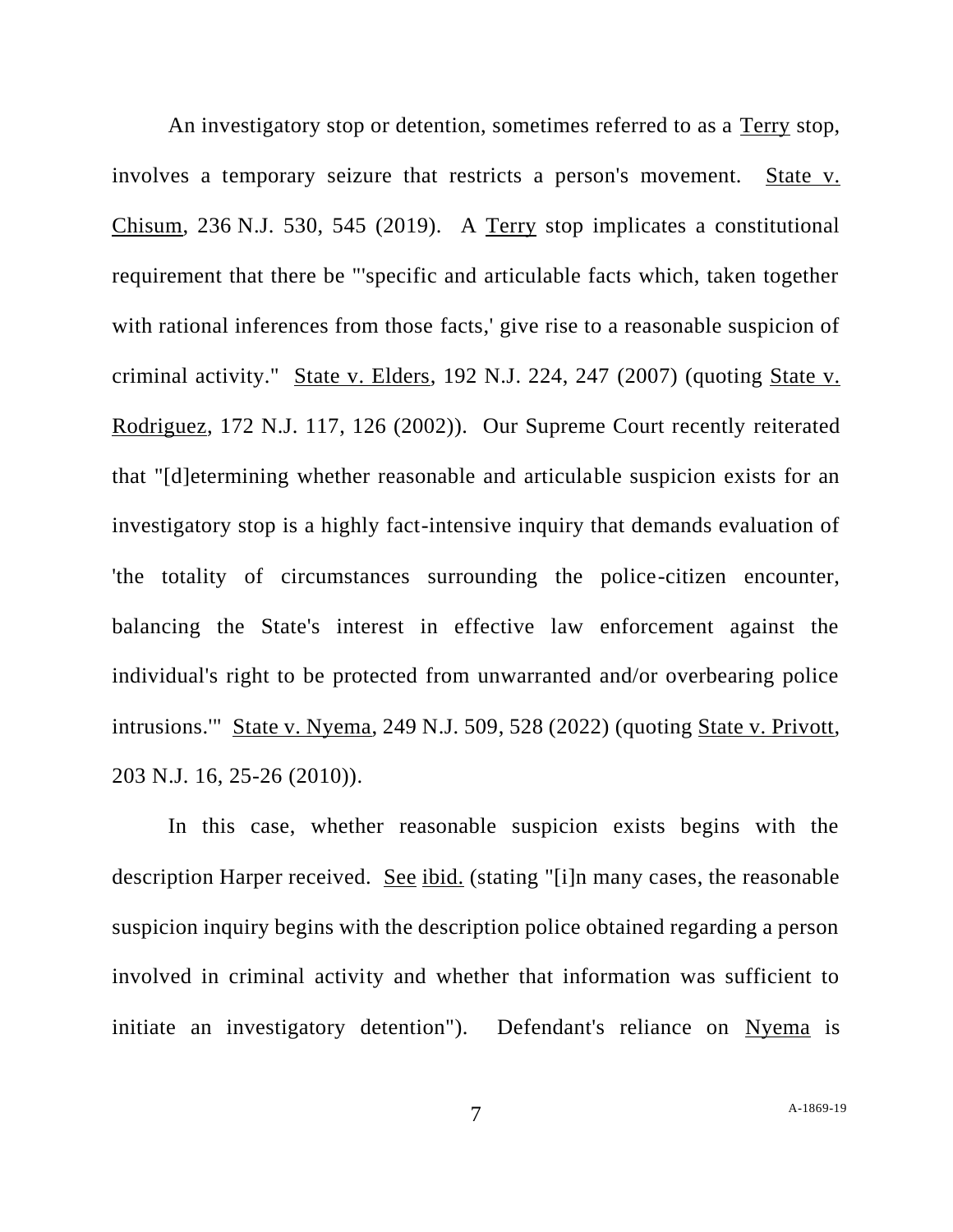misplaced. Unlike in Nyema, the description here is not solely limited to race and sex. Nyema involved a vague description of "two . . . Black males, one with a handgun." Id. at 531. The Court determined that such a description "was descriptive of nothing." Ibid. (internal quotation marks omitted) (quoting State v. Caldwell, 158 N.J. 452, 468 (1999) (Handler, J., concurring)). But the Court pointed out that an officer can consider "a person's race or ethnicity when race or ethnicity is used to describe physical characteristics that identify a particular individual." Id. at 530 (quoting Attorney General, Directive Establishing an Official Statewide Policy Defining and Prohibiting the Practice of "Racially-Influenced Policing" (June 28, 2005) (Directive 2005-1)).

Here, Andrews gave a description beyond race and sex. He described the suspect as a "taller black male with a distinctive color like teal type, greenish teal shirt." The Nyema Court explained that other discrete factors can include height and clothing. Id. at 531. Andrews specifically testified that, in addition to the height, he thought the description of the shirt was distinctive and would "stand out certainly." Harper testified that the color of the clothing is what "dominated [the] description." He knew that teal or turquoise is a "pretty specific color," different than royal, sky, or navy blue. He was not focused on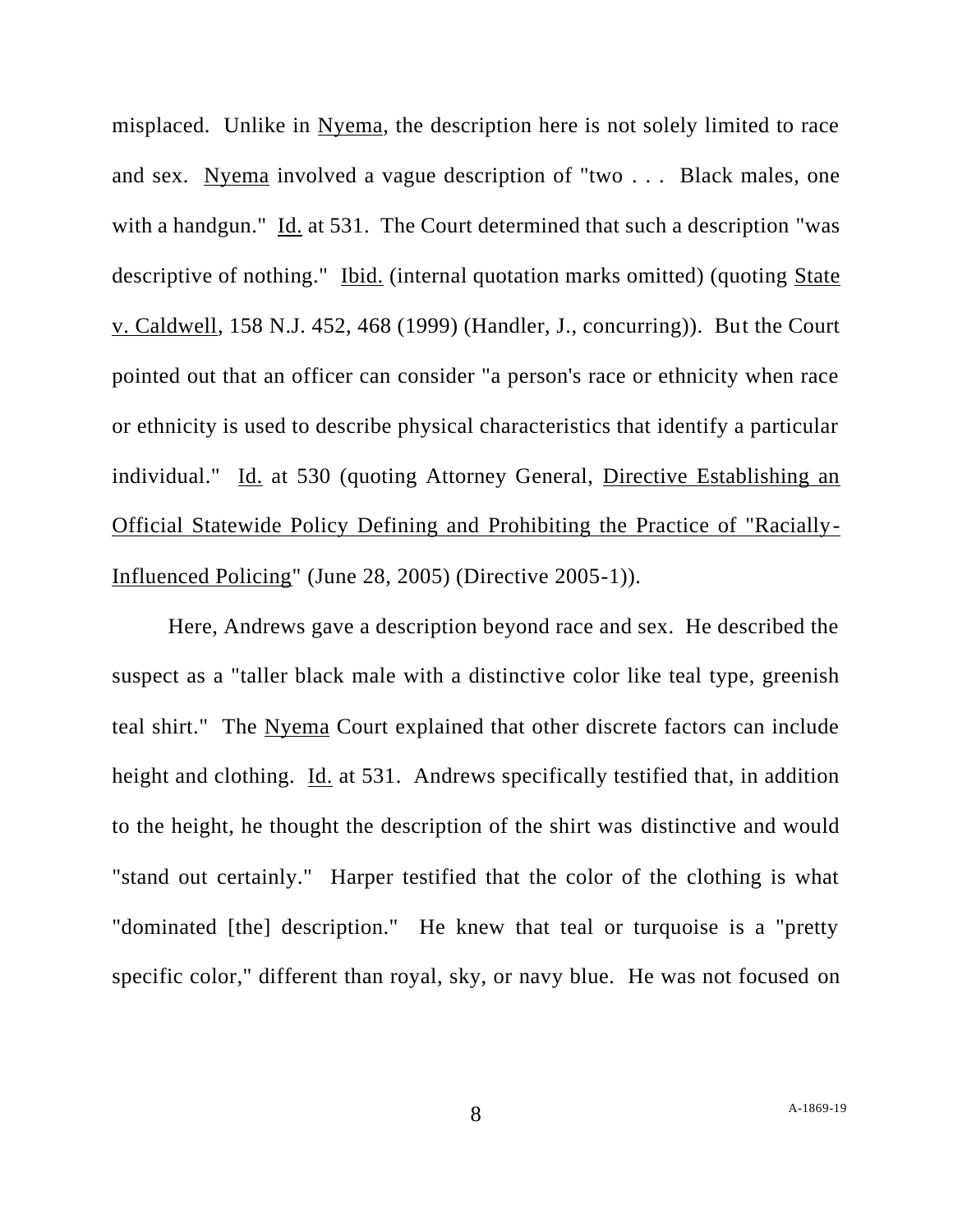the distinctions between a "T-shirt, long sleeve shirt, hood[ie], [or] sweater"; it was a "teal top on a tall black male" that was the important descriptor.

A "frisk" is "a carefully limited search of the outer clothing of [a suspect] in an attempt to discover weapons which might be used to assault [an officer]." Privott, 203 N.J. at 26 (quoting Terry, 392 U.S. at 30). An officer may lawfully frisk a suspect when he or she has "a 'specific and particularized basis for an objectively reasonable suspicion that [the suspect is] armed and dangerous.'" State v. Roach, 172 N.J. 19, 27 (2002) (quoting State v. Thomas, 110 N.J. 673, 683 (1988)); see also State v. Matthews, 398 N.J. Super. 551, 557 (App. Div. 2008). Conversely, an officer's frisk for weapons is unlawful if he or she lacks an objectively reasonable and articulable suspicion to believe a suspect is armed and dangerous. Thomas, 110 N.J. at 679.

Harper had the requisite basis to pat down defendant. Harper gave commands to the individual and defendant simultaneously. The individual complied; defendant did not. Despite Harper's orders, defendant did not immediately sit down or place his hands above his head. Instead, defendant grabbed his shorts to pull them up. At that point, Harper noticed the "abnormal bulge" on defendant's right side. Defendant eventually sat down but again attempted to place his hand inside the pocket of his shorts while sitting. The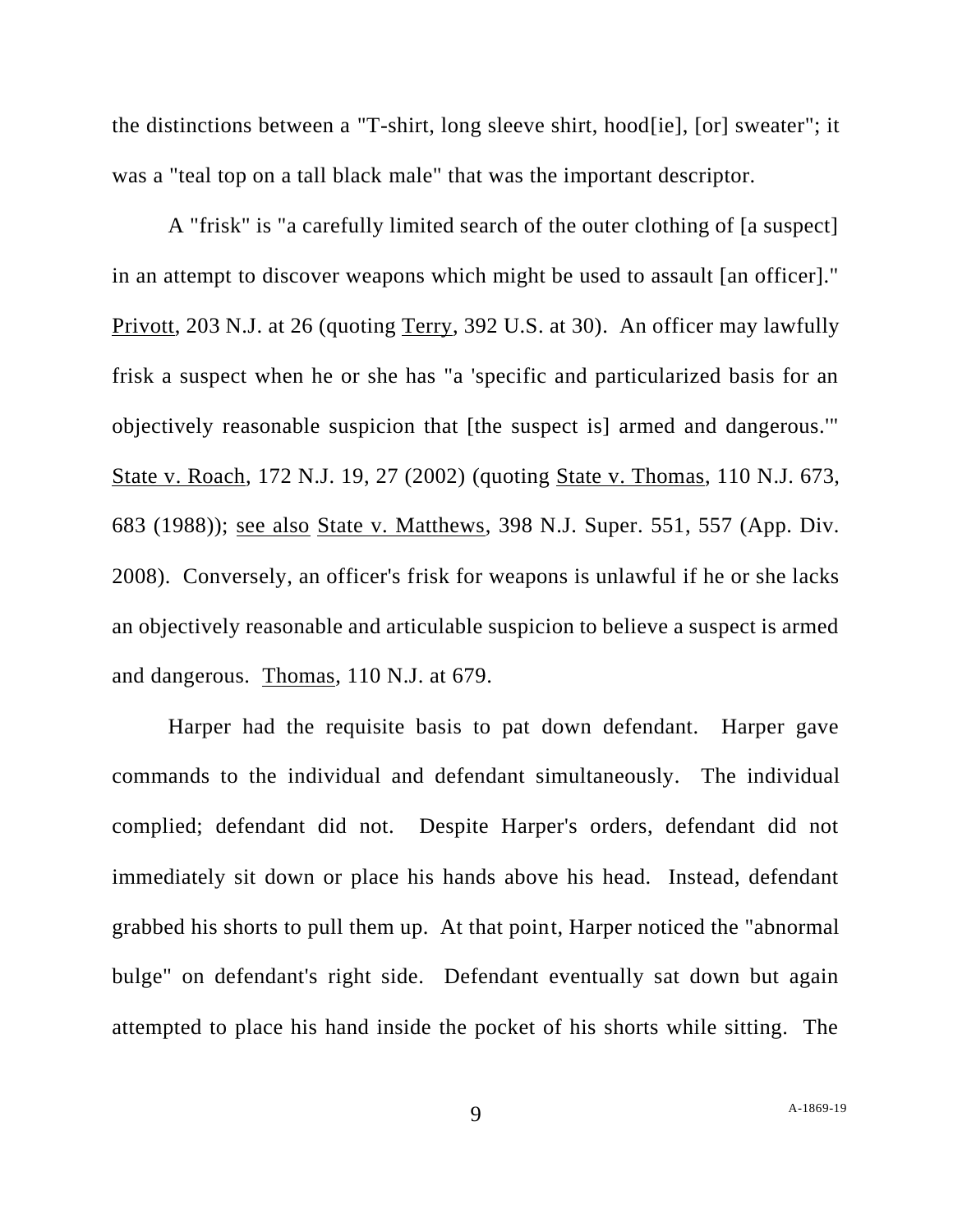bulge remained visible. Harper limited the pat down to defendant's right side and felt the hard object, which was a Rohm Model 66-22 caliber revolver with several rounds in the chamber. Factors supporting an articulable and reasonable suspicion include a suspect's movements towards a waistband, pocket, or other area of the body where the suspect is likely to conceal a weapon. See Privott, 203 N.J. at 29-30.

Finally, Harper legally recovered the firearm based on the plain feel doctrine. See State v. Evans, 235 N.J. 125, 138 (2018) (holding "[c]ontraband found during the course of a lawful pat down may be seized without a warrant if the officer 'feels an object whose contour or mass makes its identity immediately apparent'" (quoting Minnesota v. Dickerson, 508 U.S. 366, 375 (1993))); see also State v. Toth, 321 N.J. Super. 609, 616-17 (App. Div. 1999) (holding that a pat down in which an officer immediately identifies an object as contraband without "in any way, manipulat[ing] or explor[ing]" it "with his fingers" was a valid Terry frisk under the plain feel doctrine). Harper felt a hard metal object and distinctive U-shaped handle. The incriminating character of the object was immediately apparent to Harper, without first manipulating it, based on his training and experience arresting suspects with guns, and because he himself carried a gun every day.